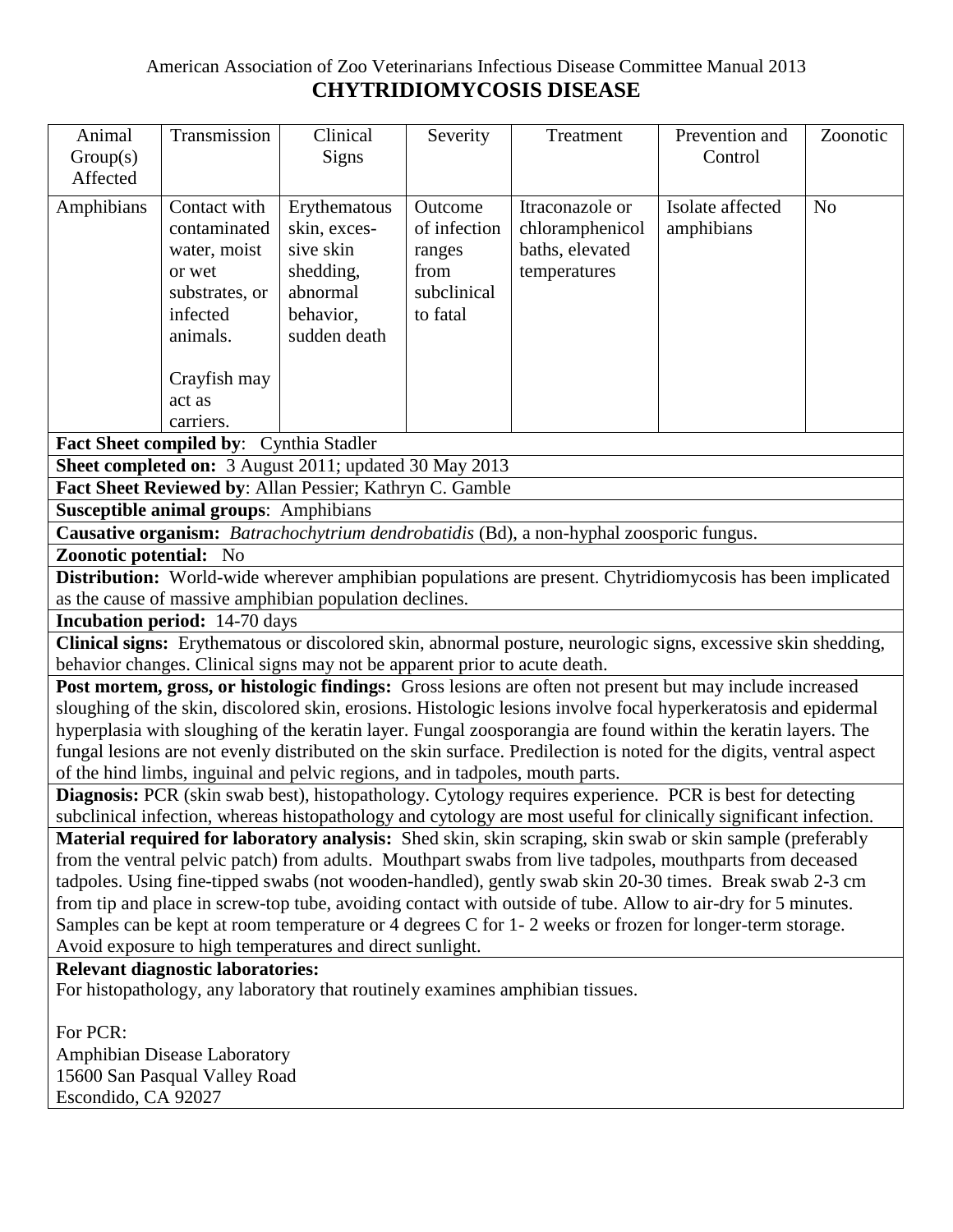(760) 291-5472 x5472 (760) 291-5471 x5471 [http://www.sandiegozooglobal.org/News/Amphibian\\_Disease\\_Laboratory/](http://www.sandiegozooglobal.org/News/Amphibian_Disease_Laboratory/)

Pisces Molecular 1600 Range Street, Suite 201 Boulder, CO 80301 303-546-9300 info@pisces-molecular.com [http://pisces-molecular.com](http://pisces-molecular.com/)

Research Associates Laboratory 14556 Midway Road Dallas, TX 75244 Phone: (972) 960-2221 Fax: (972) 960-1997 [http://vetdna.com](http://vetdna.com/)

Zoologix Laboratories 9811 Owensmouth Avenue, Ste. 4 Chatsworth, CA 91311-3800 Phone: 818-717-8880 Fax: 818-717-8881 info@zoologix.com [http://zoologix.com](http://zoologix.com/)

**Treatment:** Itraconazole 0.005% (50 mg/liter) diluted with 0.6% saline or amphibian Ringer's solution used as a 5 minute bath applied once daily for 6-10 days. Lower concentration of 0.0025% (25 mg/liter) also has been successful at eliminating the organism. Hygiene is essential during treatment and animals should be returned to a clean disinfected container after EACH treatment. Previously recommended higher concentration of 0.01% itraconazole is toxic to tadpoles and recently metamorphosed amphibians. Other treatments include chloramphenicol baths and elevated environmental temperatures of  $37^{\circ}$ C for 16 hrs, in those species that are thermo-tolerant. Animals with clinical chytridiomycosis may have issues from hyponatremia and hypokalemia so electrolyte replacement may be helpful.

**Prevention and control:** Newly acquired amphibians should undergo a minimum of 30 days in quarantine, preferably 60 days. Skin swab PCR testing or prophylactic itraconazole baths should be implemented prior to release from quarantine. All animals that die in quarantine should be necropsied and submitted for histopathology. Enclosures and equipment should be disinfected routinely. However, it is prudent to wear disposable gloves and use separate equipment for different enclosures.

**Suggested disinfectant for housing facilities:** Bleach, Virkon and quaternary ammonium compounds can be used for enclosures. For surgical instruments, 70% ethanol, glutaraldehyde, and benzalkonium chloride can be used.

**Notification:** None

**Measures required under the Animal Disease Surveillance Plan:** Currently none

**Measures required for introducing animals to infected animal:** Introductions are not recommended until numerous negative PCR tests have been completed.

**Conditions for restoring disease-free status after an outbreak:** It is recommended to test amphibians by